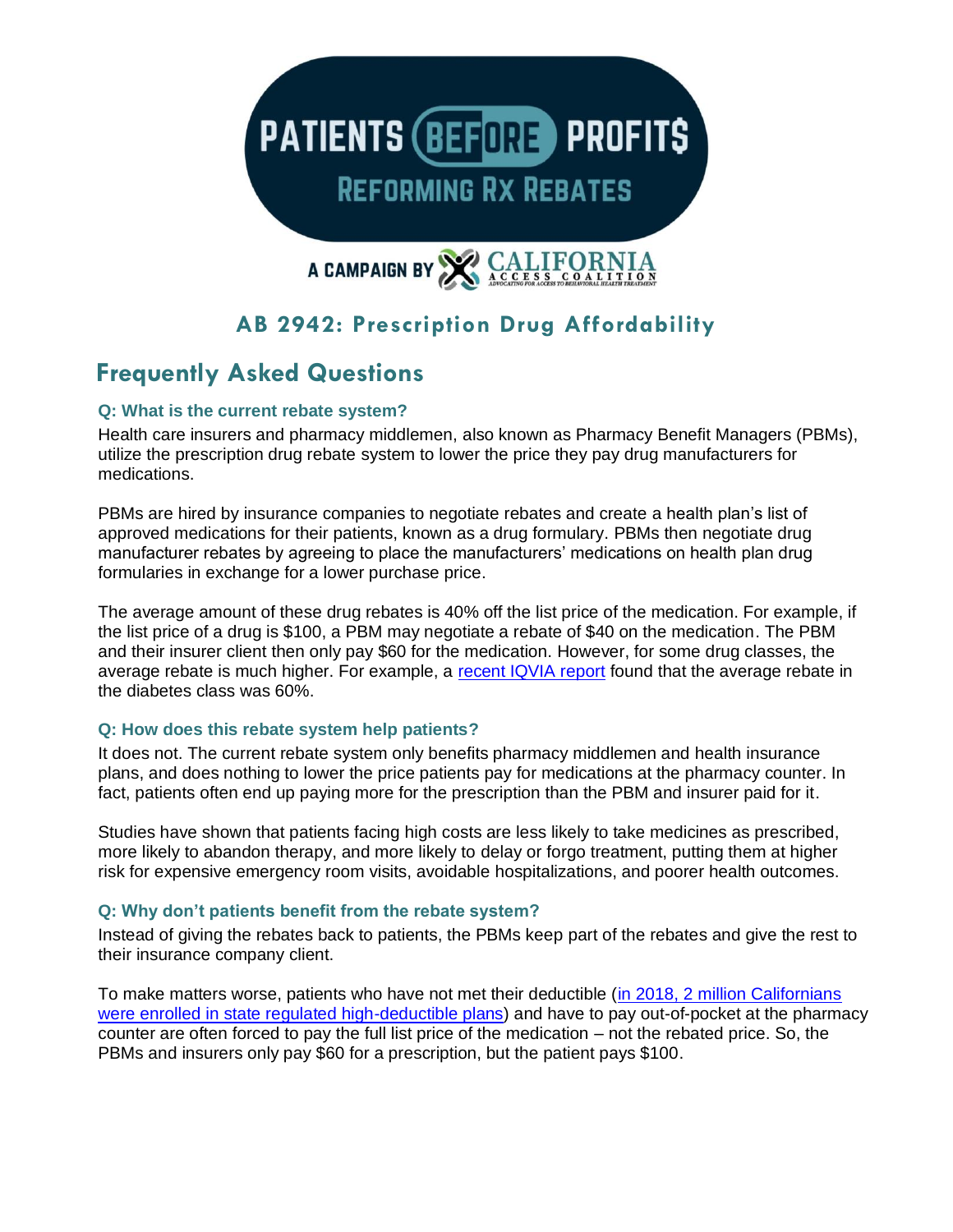# **AB 2942: Prescription Drug Affordability FAQ**

Patients with co-insurance and copays are also negatively affected. With co-insurance – where, for example, the insurer covers 80% for patient care and the patient pays 20% – patients are required to pay 20% of the *list price* of the drug rather than the *discounted price*. And, for those with copays, they pay a fixed amount for each prescription.

It's important to note that in other areas, such as care at an in-network hospital or a physician's office, patients *do* benefit from negotiated rates. And, a decade ago, out-of-pocket spending for prescriptions consisted almost entirely of copays, but the use of deductibles and coinsurance has increased rapidly in recent years. Between 2012 and 2016 alone, the share of commercial health plans requiring patients to meet a deductible for prescription medicines increased from 23% to 49%.

# **Q: How much money is involved in the current rebate system?**

In 2019 alone, PBMs in the U.S. [negotiated \\$89.5 billion dollars in rebates overall](https://www.pewtrusts.org/en/research-and-analysis/reports/2019/03/08/the-prescription-drug-landscape-explored) – with not a dime of that money going to offset the high cost of medications for patients at the pharmacy counter. In California, [a report from the Department of Managed Health Care](https://www.dmhc.ca.gov/portals/0/Docs/DO/SB17-2020ReportAccessible.pdf) showed that health plans in the state received more than \$1.4 billion in rebates from manufacturers in 2020, up 57% from 2017.

In addition, a [January 2022](http://analyses.chbrp.com/document/view.php?id=1634) report by the California Health Benefits Review Program (CHBRP) found that three large PBMs (CVS, Express Scripts, Optum) account for more than 70% of prescription drug claim volume. And, a [February 2020 white paper](https://healthpolicy.usc.edu/research/the-association-between-drug-rebates-and-list-prices/) found that rising rebates demanded by PBMs are associated with rising list prices for prescription drugs.

# **Q: Do health insurers use their rebate money to help patients in any way?**

Because there is no transparency in the current rebate system, patients have no idea how much, if any, rebate money goes to lowering insurance premiums. The [January 2022](http://analyses.chbrp.com/document/view.php?id=1634) CHBRP analysis found that pharmacy benefits managers (PBMs) play a large role in drug pricing as they negotiate directly with drug manufacturers but reveal little about how those savings are passed onto consumers.

That same report estimated that in 2022 consumers would see \$70,833,000 million in savings at the pharmacy counter if AB 2942 was passed into law, while premiums would only increase by 0.3% on average.

# **Q: How can the rebate system be reformed to benefit patients?**

Assembly Bill 2942 authored by Assemblymember Tom Daly (D-Anaheim) requires that insurance companies pass on at least 90% of rebates to patients. This bill should be approved immediately by the Legislature and signed by Governor Newsom to help ensure *all* patients can afford their medications, especially now as Californians are continuing to experience economic hardships due to the COVID-19 pandemic.

#### **Q: Opposition claims that this bill will create winners vs. losers by helping some patients with out-of-pocket Rx costs but will raise premiums for all and will eliminate a tool/cost savings used to keep premiums low. Is this true?**

This bill certainly will create winners – the patients. The [January 2022](http://analyses.chbrp.com/document/view.php?id=1634) CHBRP analysis found that while premiums would increase, on average, 0.3%, patients will end up saving nearly \$71,000,000 yearly. It's likely the CHBRP report underestimates savings for some patients as some drug classes have average rebates higher than 40%, which is the number CHBRP used to calculate cost savings.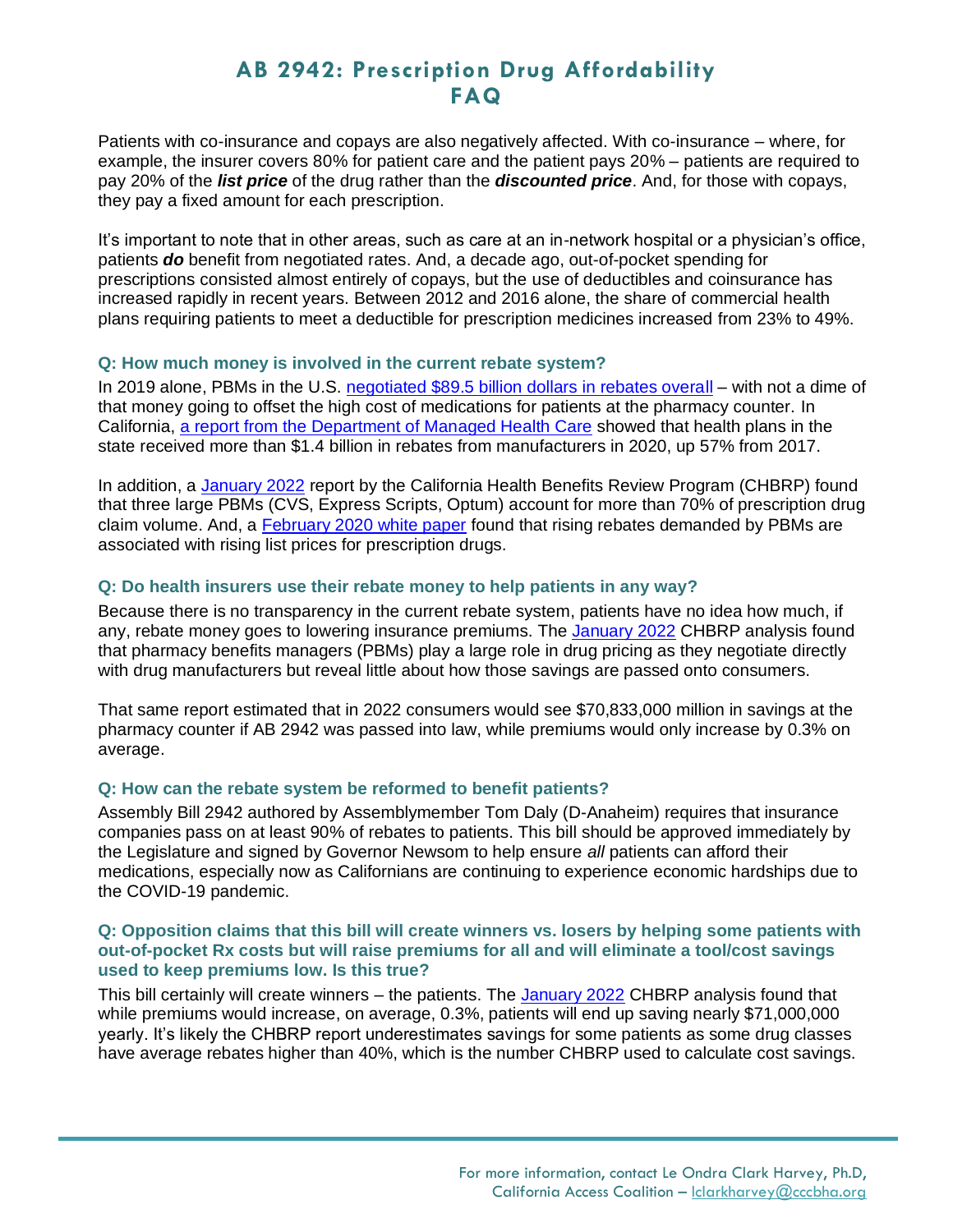# **AB 2942: Prescription Drug Affordability FAQ**

Health insurance plans and their middleman will argue this bill is just cost-shifting and ends up taking away a tool to lower premium costs. They also may argue that the health care industry in general is going through too many changes right now because of COVID-19 (i.e. waiving copays and coinsurance for COVID-related issues, boosting telehealth, etc.) Health insurance has always been a dynamic marketplace, and health insurers are making substantial profits, and many are sitting on billions of dollars of reserves.

With this legislation, the average diabetic patient will experience an average of a \$630 decrease in out-of-pocket costs per plan year. And, for patients with asthma, they will see an average decrease in out-of-pocket costs of approximately \$270 annually.

The sickest patients in the healthcare system drive expenditures so decreasing out-of-pocket costs and increasing adherence for those patients will benefit the system as a whole. This bill will provide immediate relief for Californians by lowering the costs they pay for the medicines they need. In virtually every other scenario, consumers receive the rebate. Take buying a toaster for example. Once purchased, a consumer receives a rebate in the mail from the company. Why isn't this the case for prescriptions? Rather than health plans providing patients with rebates or lowering health care costs, they take the savings to line their own pockets.

### **Q: What happens if rebate amounts change after a health plan or PBM purchases the drug from the manufacturer?**

The convoluted prescription drug rebate system lacks structure and transparency. Currently, rebates are often triggered annually, meaning they don't happen at the point of sale. Therefore, health plans claim it would be too hard to pass 90% of savings through to patients.

Fortunately, the bill language includes a nod to reconciliation in that there will be a "true-up" period at the end of each calendar year for any additional cost-sharing reductions owed to the insurer not passed on to the insured though the estimated amount at the point of sale.

#### **Q: PBMs claim that passing along rebates at the pharmacy counter is difficult to calculate. How will this legislation be implemented?**

Health plans and PBMs saying they can't do this is false. Some national PBMs have even started incorporating this process as of late to provide better care to patients, meaning health plans in California have the ability to change their process too. And, due to the existence of pharmacy software that allows for point-of-sale variation in prices, cost-sharing amounts, benefit coverage, and formulary information, the [January 2022](http://analyses.chbrp.com/document/view.php?id=1634) report by the California Health Benefits Review Program found that it is clearly possible for pharmacy software to be updated to calculate new cost-sharing amounts and net allowed retail costs after rebates to allow for compliance with AB 2942.

[In 2018, CVS Health,](https://www.forbes.com/sites/brucejapsen/2018/12/05/cvs-to-return-100-of-drug-rebates-under-new-pbm-price-model/?sh=6bc37610e3a7) which operates the PBM Caremark and owns health insurance company Aetna, launched a "guaranteed net cost" pricing model that the company says returns 100% of drug rebates to the consumer at the [point of sale.](https://cvshealth.com/news-and-insights/press-releases/aetna-to-provide-pharmacy-rebates-at-time-of-sale-encourages)

[Starting in 2019, UnitedHealth's](https://www.optum.com/business/resources/library/point-of-sale.html) OptumRx began sharing discounts as part of a broader effort to improve and simplify pharmacy benefits by delivering lower out-of-pocket costs directly to members and helping make prescriptions more affordable at the pharmacy counter. As long as a rebate is available for the drug, a member will receive savings during the deductible or coinsurance phase of their plan.